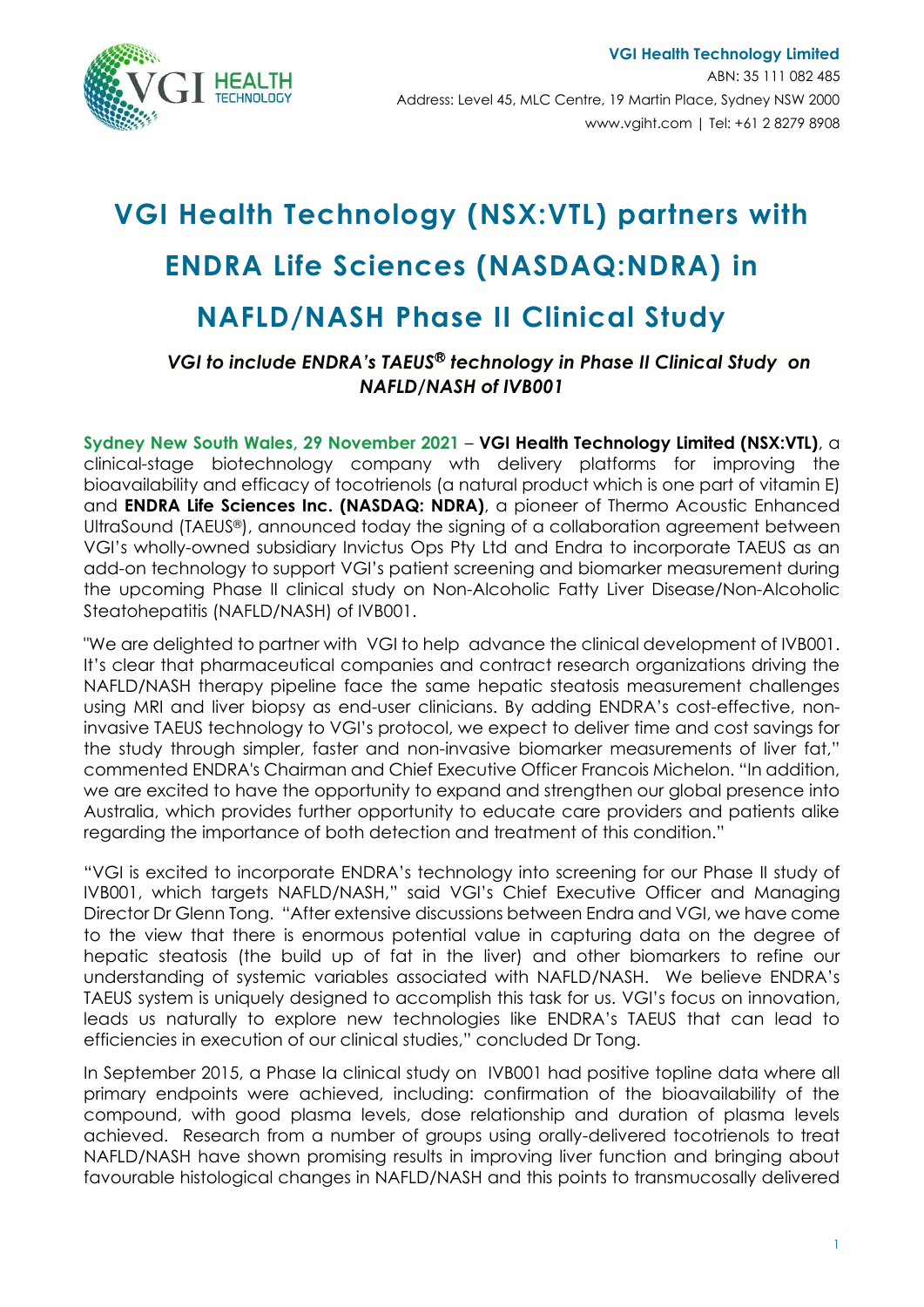

tocotrienols like VGI's IVB001 having great potential to address this intractable disease where there is no approved treatment.

#### **For more information please contact**:

**Glenn Tong**, CEO and Managing Director Ph: +61 (0) 412 193 350

**Catriona Glover**, Company Secretary Tel: +61 (0) 402 328 200

**Andrew Crook,** Investor and Media Relations Ph:+61 (0) 419 788 431

#### **ENDRA Company Contact:**

Irina Pestrikova Senior Director, Finance [investors@endrainc.com](mailto:investors@endrainc.com) [www.endrainc.com](http://www.endrainc.com/)

#### **ENDRA Investor Relations Contact:**

Yvonne K. Briggs LHA Investor Relations (310) 691-7100 [YBriggs@lhai.com](mailto:YBriggs@lhai.com)

#### **About VGI Health Technology Limited**

VGI Health Technology Limited (NSX:VTL) is an Australian public listed biotechnology company developing and commercialising prescription medicines and novel dietary supplements based on natural products (tocotrienols) which have wide therapeutic potential, including: Delayed Onset Muscle Soreness, muscle recovery, exercise endurance, Non-Alcoholic Fatty Liver Disease (NAFLD), Non-Alcoholic SteatoHepatitis (NASH), pancreatic cancer, hyperlipidaemia, hypertension and diabetes. VTL owns and controls patent and other intellectual property rights for novel approaches to non-invasively delivering tocotrienols directly to the target tissues. The Company has a clinical development program for prescription medicines and a product development program for evidence-based nutraceuticals.

For more information see: [https://www.vgiht.com](about:blank)

Investors interested in trading shares on the NSX should contact a broker who is an NSX Participant: [https://www.nsx.com.au/broker\\_list\\_print.asp](about:blank)

#### **About ENDRA Life Sciences Inc.**

ENDRA Life Sciences is the pioneer of Thermo Acoustic Enhanced UltraSound (TAEUS™), a ground-breaking technology being developed to visualize tissue like MRI, but at 1/50th the cost and at the point of patient care. TAEUS is designed to work in concert with the over one million ultrasound systems in use globally today. TAEUS is initially focused on the measurement of fat in the liver as a means to assess and monitor Non-Alcoholic Fatty Liver Disease (NAFLD) and inflammation (NASH), chronic liver conditions that affect over one billion people globally, and for which there are no practical diagnostic tools. Beyond the liver, ENDRA is exploring several other clinical applications of TAEUS, including visualization of tissue temperature during energy-based surgical procedures. For more information, please visit [www.endrainc.com.](https://pr.report/RqfCz1J3)